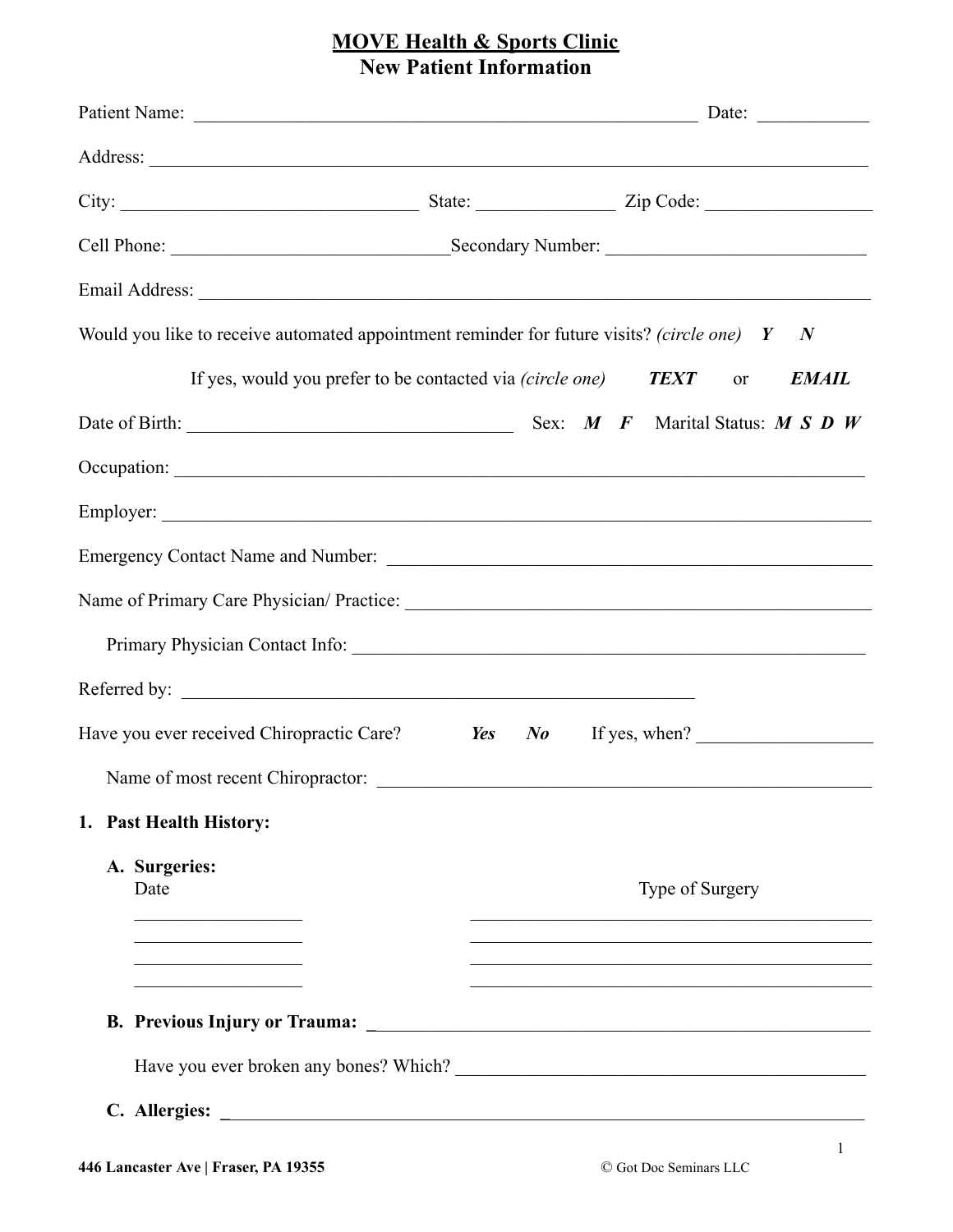# **MOVE Health & Sports Clinic**

# **2. Family Health History:**

|    |                     | Do you have a family history of? (Please indicate all that apply)<br>$\Box$ Cancer $\Box$ Strokes/TIA's $\Box$ Headaches $\Box$ Heart disease $\Box$ Neurological diseases<br>$\Box$ Adopted/Unknown $\Box$ Cardiac disease below age 40 $\Box$ Psychiatric disease<br>$\Box$ Diabetes $\Box$ Other $\Box$ $\Box$ None of the above |   |                   |  |  |
|----|---------------------|-------------------------------------------------------------------------------------------------------------------------------------------------------------------------------------------------------------------------------------------------------------------------------------------------------------------------------------|---|-------------------|--|--|
|    | A.                  | Deaths in immediate family:                                                                                                                                                                                                                                                                                                         |   |                   |  |  |
|    |                     | Cause of parents' or siblings' death<br>,我们也不能在这里的时候,我们也不能在这里的时候,我们也不能会在这里,我们也不能会在这里的时候,我们也不能会在这里的时候,我们也不能会在这里的时候,我们也不能会                                                                                                                                                                                                            |   | Age at death      |  |  |
|    |                     | ,我们也不能在这里的时候,我们也不能在这里的时候,我们也不能会在这里的时候,我们也不能会在这里的时候,我们也不能会在这里的时候,我们也不能会在这里的时候,我们也不<br>3. Social and Occupational History:                                                                                                                                                                                                            |   |                   |  |  |
|    |                     |                                                                                                                                                                                                                                                                                                                                     |   |                   |  |  |
|    |                     | Do you spend a majority of your workday sitting?                                                                                                                                                                                                                                                                                    | Y | N                 |  |  |
|    |                     |                                                                                                                                                                                                                                                                                                                                     |   |                   |  |  |
|    |                     |                                                                                                                                                                                                                                                                                                                                     |   |                   |  |  |
|    | D. Lifestyle:       |                                                                                                                                                                                                                                                                                                                                     |   |                   |  |  |
|    |                     |                                                                                                                                                                                                                                                                                                                                     |   |                   |  |  |
|    |                     |                                                                                                                                                                                                                                                                                                                                     |   |                   |  |  |
| 4. | <b>Medications:</b> |                                                                                                                                                                                                                                                                                                                                     |   |                   |  |  |
|    |                     | Medication                                                                                                                                                                                                                                                                                                                          |   | Reason for taking |  |  |
|    |                     |                                                                                                                                                                                                                                                                                                                                     |   |                   |  |  |
|    |                     |                                                                                                                                                                                                                                                                                                                                     |   |                   |  |  |
|    |                     |                                                                                                                                                                                                                                                                                                                                     |   |                   |  |  |
|    |                     |                                                                                                                                                                                                                                                                                                                                     |   |                   |  |  |
|    |                     |                                                                                                                                                                                                                                                                                                                                     |   |                   |  |  |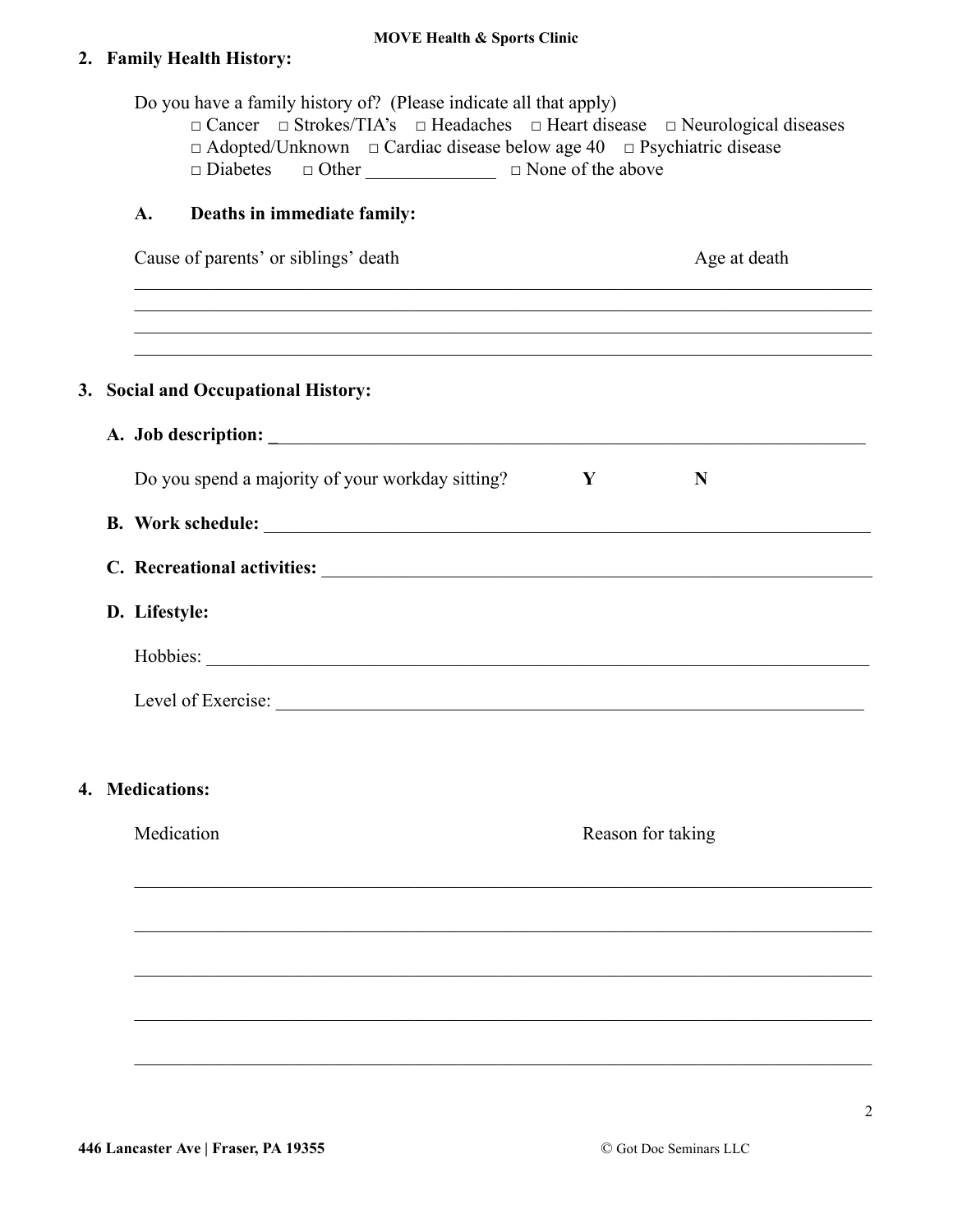### **MOVE Health & Sports Clinic Review of Systems**

| Have you had any of the following <b>pulmonary</b> (lung-related) issues?<br>□ Asthma/difficulty breathing □ COPD □ Emphysema □ Other △ □ None of the above                                                                                                                                                                                                                                                                                                                                                       |
|-------------------------------------------------------------------------------------------------------------------------------------------------------------------------------------------------------------------------------------------------------------------------------------------------------------------------------------------------------------------------------------------------------------------------------------------------------------------------------------------------------------------|
| Have you had any of the following <b>cardiovascular (heart-related)</b> issues or procedures?<br>□ Heart surgeries □ Congestive heart failure □ Murmurs or valvular disease □ Heart attacks/MIs □ Heart<br>disease/problems $\Box$ Hypertension $\Box$ Pacemaker $\Box$ Angina/chest pain $\Box$ Irregular heartbeat $\Box$ None of the above                                                                                                                                                                     |
| Have you had any of the following <b>neurological</b> (nerve-related) issues?<br>□ Visual changes/loss of vision □ One-sided weakness of face or body □ History of seizures □ One-sided decreased<br>feeling in the face or body $\Box$ Headaches $\Box$ Memory loss $\Box$ Tremors $\Box$ Vertigo $\Box$ Loss of sense of smell                                                                                                                                                                                  |
| Have you had any of the following <i>endocrine (glandular/hormonal)</i> related issues or procedures?<br>$\Box$ Thyroid disease $\Box$ Hormone replacement therapy $\Box$ Injectable steroid replacements $\Box$ Diabetes<br>$\Box$ Other $\Box$ $\Box$ None of the above                                                                                                                                                                                                                                         |
| Have you had any of the following renal (kidney-related) issues or procedures?<br>$\Box$ Renal calculi/stones $\Box$ Hematuria (blood in the urine) $\Box$ Incontinence (can't control) $\Box$ Bladder Infections                                                                                                                                                                                                                                                                                                 |
| Have you had any of the following <b>gastroenterological</b> (stomach-related) issues?<br>$\Box$ Nausea $\Box$ Difficulty swallowing $\Box$ Ulcerative disease $\Box$ Frequent abdominal pain $\Box$ Hiatal hernia $\Box$ Constipation<br>$\Box$ Pancreatic disease $\Box$ Irritable bowel/colitis $\Box$ Hepatitis or liver disease $\Box$ Bloody or black tarry stools<br>$\Box$ Vomiting blood $\Box$ Bowel incontinence $\Box$ Gastroesophageal reflux/heartburn $\Box$ Other $\Box$ $\Box$ None of the above |
| Have you had any of the following <b>hematological (blood-related)</b> issues?<br>$\Box$ Anemia $\Box$ Regular anti-inflammatory use (Motrin/Ibuprofen/Naproxen/Naprosyn/Aleve) $\Box$ HIV positive<br>□ Abnormal bleeding/bruising □ Sickle-cell anemia □ Enlarged lymph nodes □ Hemophilia<br>$\Box$ Hypercoagulation or deep venous thrombosis/history of blood clots $\Box$ Anticoagulant therapy $\Box$ Regular aspirin use<br>$\Box$ Other $\Box$ $\Box$ None of the above                                  |
| Have you had any of the following dermatological (skin-related) issues?<br>$\Box$ Significant burns $\Box$ Significant rashes $\Box$ Skin grafts $\Box$ Psoriatic disorders $\Box$ Other $\Box$ $\Box$ None of the above                                                                                                                                                                                                                                                                                          |
| Have you had any of the following <b>musculoskeletal</b> (bone/muscle-related) issues?<br>$\Box$ Rheumatoid arthritis $\Box$ Gout $\Box$ Osteoarthritis $\Box$ Broken bones $\Box$ Spinal fracture $\Box$ Spinal surgery $\Box$ Joint surgery                                                                                                                                                                                                                                                                     |
| Have you had any of the following <b>psychological</b> issues?<br>$\Box$ Psychiatric diagnosis $\Box$ Depression $\Box$ Suicidal ideations $\Box$ Bipolar disorder $\Box$ Homicidal ideations $\Box$ Schizophrenia<br>$\Box$ Psychiatric hospitalizations $\Box$ Other<br>$\square$ None of the above                                                                                                                                                                                                             |
| Is there anything else in your past medical history that you feel is important to your care here?                                                                                                                                                                                                                                                                                                                                                                                                                 |

# **Consent to Care**

I have read the above information and certify it to be true and correct to the best of my knowledge, and hereby authorize this office of chiropractic to provide me (or Minor in my legal custody) with chiropractic care, in accordance with this state's statutes. I understand that this office is a direct payment practice and does not file claims with personal insurance. Upon request I may receive a Superbill of services that I can submit to my insurance. I understand reimbursement from my insurance is not guaranteed.

**Patient or Guardian Signature** \_\_\_\_\_\_\_\_\_\_\_\_\_\_\_\_\_\_\_\_\_\_\_\_\_\_\_\_\_\_\_\_\_\_\_\_\_\_\_\_\_\_ **Date**\_\_\_\_\_\_\_\_\_\_\_\_\_\_\_\_\_\_\_\_\_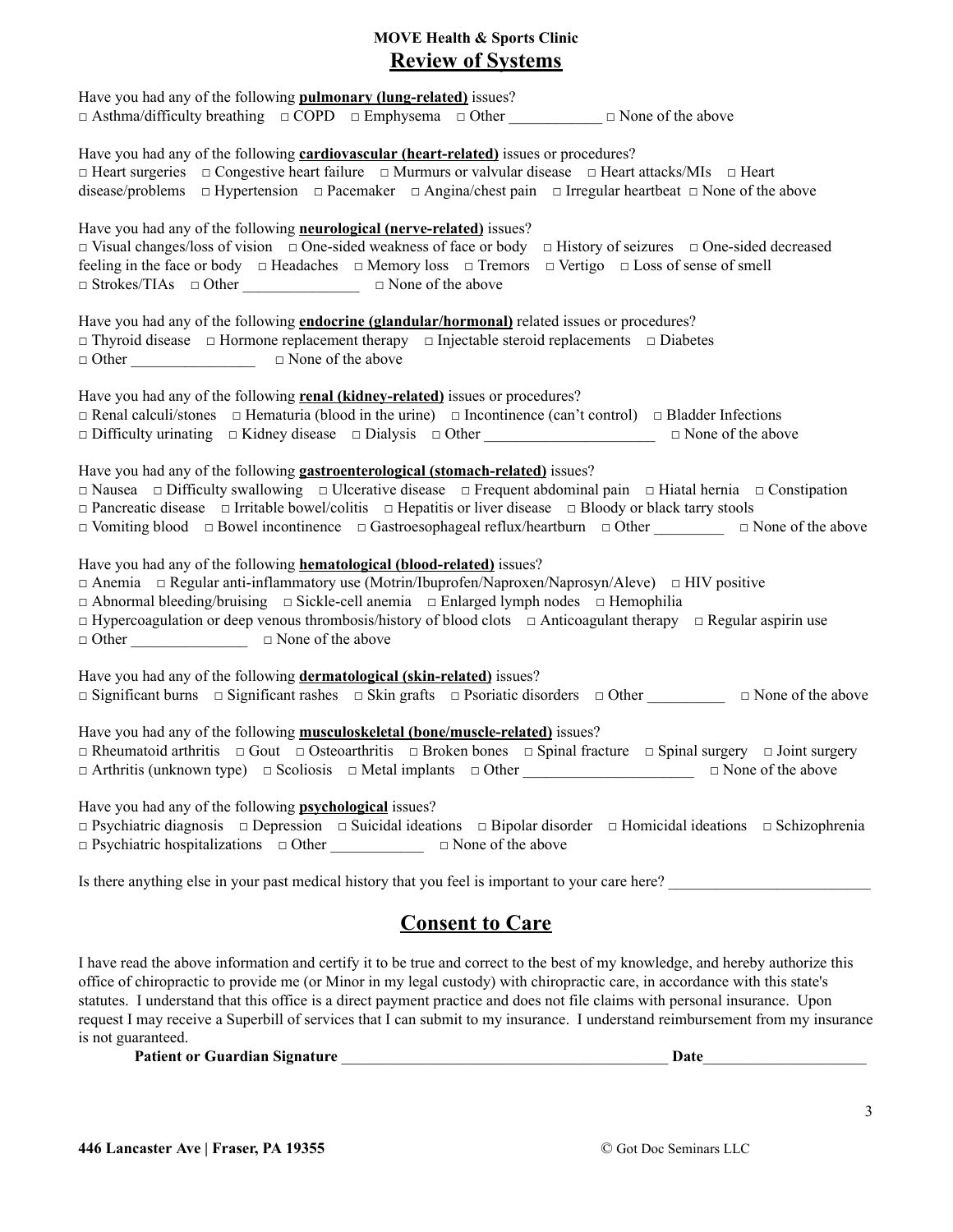#### **MOVE Health & Sports Clinic HIPAA NOTICE OF PRIVACY PRACTICES**

#### THIS NOTICE DESCRIBES HOW MEDICAL INFORMATION ABOUT YOU MAY BE USED AND DISCLOSED AND HOW YOU CAN GET ACCESS TO THIS INFORMATION. PLEASE REVIEW IT CAREFULLY.

This Notice of Privacy describes how we may use and disclose your protected health information (PHI) to carry our treatment, payment or health care operations (TPO) for other purposes that are permitted or required by law. "Protected Health Information" is information about you, including demographic information that may identify you and that related to your past, present, or future physical or mental health or condition and related care services.

#### **Use and Disclosures of Protected Health Information:**

Your protected health information may be used and disclosed by your physician, our staff and others outside of our office that are involved in your care and treatment for the purpose of providing health care services to you, pay your health care bills, to support the operations of the physician's practice, and any other use required by law.

**Treatment:** We will use and disclose your protected health information to provide, coordinate, or manage your health care and any related services. This includes the coordination or management of your health care with a third party. For example, we would disclose your protected health information, as necessary, to a home health agency that provides care to you. For example, your health care information may be provided to a physician to whom you have been referred to ensure that the physician has the necessary information to diagnose or treat you.

**Payment:** Your protected health information will be used, as needed, to obtain payment for your health care services. For example, obtaining approval for a hospital stay may require that your relevant protected health information be disclosed to the health plan to obtain approval for the hospital admission.

**Healthcare Operations:** We may disclose, as needed, your protected health information in order to support the business activities of your physician's practice. These activities include, but are not limited to, quality assessment activities, employee review activities, training of medical students, licensing, marketing, and fund-raising activities, and conduction or arranging for other business activities. For example, we may disclose your protected health information to medical school students that see patients at our office. In addition, we may use a sign-in sheet at the registration desk where you will be asked to sign your name and indicate your physician. We may also call you by name in the waiting room when your physician is ready to see you. We may use or disclose your protected health information, as necessary, to contact you to remind you of your appointment.

We may use or disclose your protected health information in the following situations without your authorization. These situations included as required by law, public health issues, communicable diseases, health oversight, abuse or neglect, food and drug administration requirements, legal proceedings, law enforcement, coroners, funeral directors, and organ donation. Required uses and disclosures under the law, we must make disclosures to you when required by the Secretary of the Department of Health and Human Services to investigate or determine our compliance with the requirements of Section 164.500.

#### OTHER PERMITTED AND REQUIRED USES AND DISCLOSURES WILL BE MADE ONLY WITH YOUR CONSENT, AUTHORIZATION OR OPPORTUNITY TO OBJECT UNLESS REQUIRED BY LAW.

You may revoke this authorization, at any time, in writing, except to the extent that your physician or the physician's practice has taken an action in reliance on the use or disclosure indicated in the authorization.

 $\mathcal{L}_\text{max}$  , and the contribution of the contribution of the contribution of the contribution of the contribution of the contribution of the contribution of the contribution of the contribution of the contribution of t

Signature of Patient of Representative Date Date Date

\_\_\_\_\_\_\_\_\_\_\_\_\_\_\_\_\_\_\_\_\_\_\_\_\_\_\_\_\_\_\_\_\_\_\_\_

Printed Name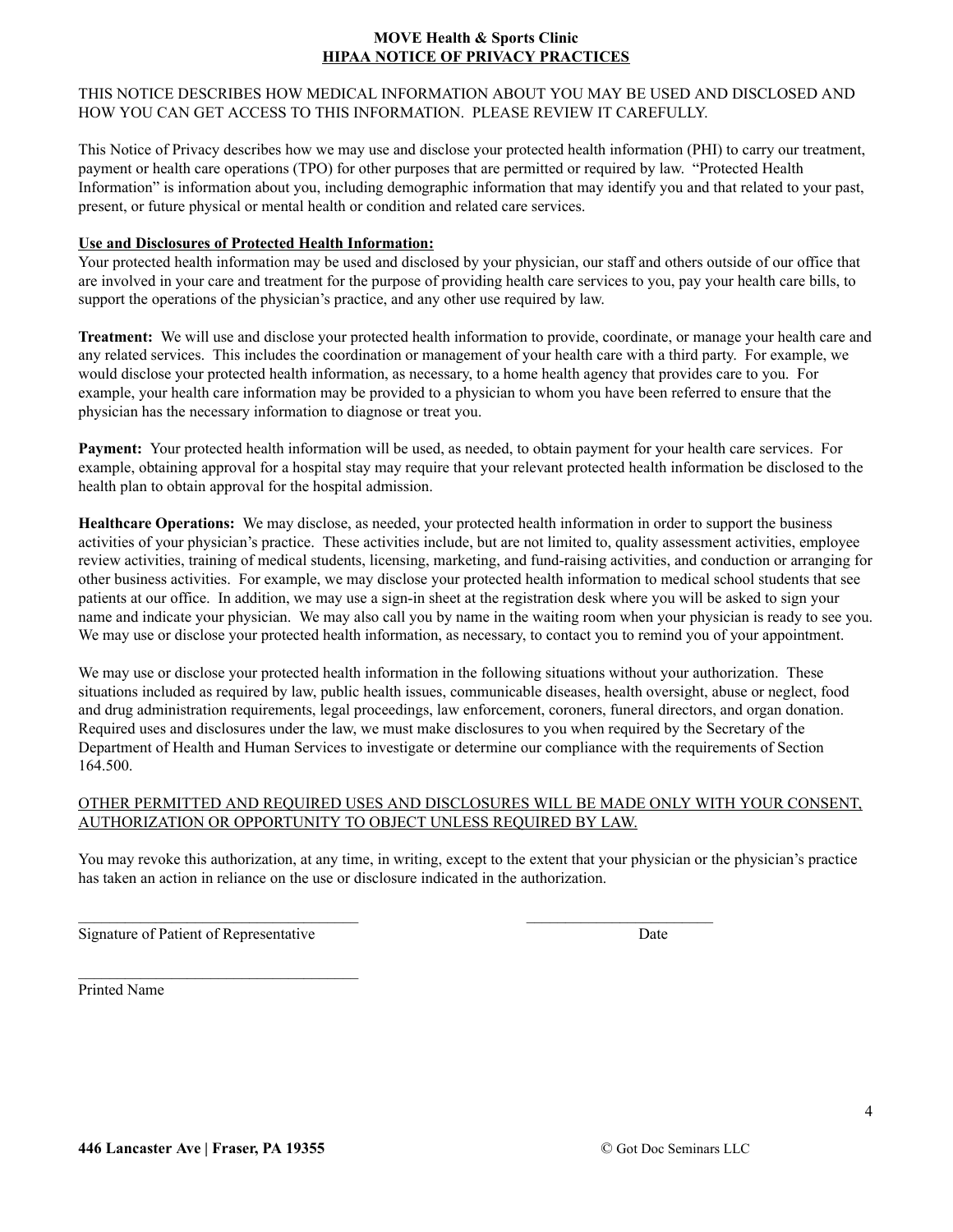### **MOVE Health & Sports Clinic NEW PATIENT SYMPTOM HISTORY**

Symptom 1 • On a scale from 0-10, with 10 being the worst, please circle the number that best describes the symptom most of the time: **1 2 3 4 5 6 7 8 9 10** ● What percentage of the time you are awake do you experience the above symptom at the above intensity:  $0-25\%$   $25-50\%$   $50-75\%$   $75-100\%$ ● Did the symptom begin **suddenly** or **gradually**? (circle one) • When did the symptom begin?  $\circ$  How did the symptom begin? What makes the symptom worse?  $\circ$  $\mathcal{L}_\text{max} = \frac{1}{2} \sum_{i=1}^n \mathcal{L}_\text{max} = \frac{1}{2} \sum_{i=1}^n \mathcal{L}_\text{max} = \frac{1}{2} \sum_{i=1}^n \mathcal{L}_\text{max} = \frac{1}{2} \sum_{i=1}^n \mathcal{L}_\text{max} = \frac{1}{2} \sum_{i=1}^n \mathcal{L}_\text{max} = \frac{1}{2} \sum_{i=1}^n \mathcal{L}_\text{max} = \frac{1}{2} \sum_{i=1}^n \mathcal{L}_\text{max} = \frac{1}{2} \sum_{i=$ What makes the symptom better? o \_\_\_\_\_\_\_\_\_\_\_\_\_\_\_\_\_\_\_\_\_\_\_\_\_\_\_\_\_\_\_\_\_\_\_\_\_\_\_\_\_\_\_\_\_\_\_\_\_\_\_\_\_\_\_\_\_\_\_\_\_\_\_\_\_\_\_\_\_\_\_\_\_  $\mathcal{L}_\text{max} = \frac{1}{2} \sum_{i=1}^n \mathcal{L}_\text{max} = \frac{1}{2} \sum_{i=1}^n \mathcal{L}_\text{max} = \frac{1}{2} \sum_{i=1}^n \mathcal{L}_\text{max} = \frac{1}{2} \sum_{i=1}^n \mathcal{L}_\text{max} = \frac{1}{2} \sum_{i=1}^n \mathcal{L}_\text{max} = \frac{1}{2} \sum_{i=1}^n \mathcal{L}_\text{max} = \frac{1}{2} \sum_{i=1}^n \mathcal{L}_\text{max} = \frac{1}{2} \sum_{i=$ • Describe the quality of the symptom (circle all that apply): **o Sharp, dull, achy, burning, throbbing, piercing, stabbing, deep, nagging, shooting, stinging, stiff, numb** Other (please describe): **●** Does the symptom radiate to another part of your body (circle one): **yes no**  $\circ$  If yes, where does the symptom radiate? • Is the symptom worse at certain times of the day or night? (please circle) o **No difference Morning Afternoon Evening Night Other** \_\_\_\_\_\_\_\_\_\_\_ ● Have you received treatment for this condition and episode prior to today's visit? o No o Anti-inflammatory meds o Pain medication o Muscle relaxers o Trigger point injections o Cortisone injections o Surgery o Massage o Physical Therapy o Chiropractic

o Other \_\_\_\_\_\_\_\_\_\_\_\_\_\_\_\_\_\_\_\_\_\_\_\_\_\_\_\_\_\_\_\_\_\_\_\_\_\_\_\_\_\_\_\_\_